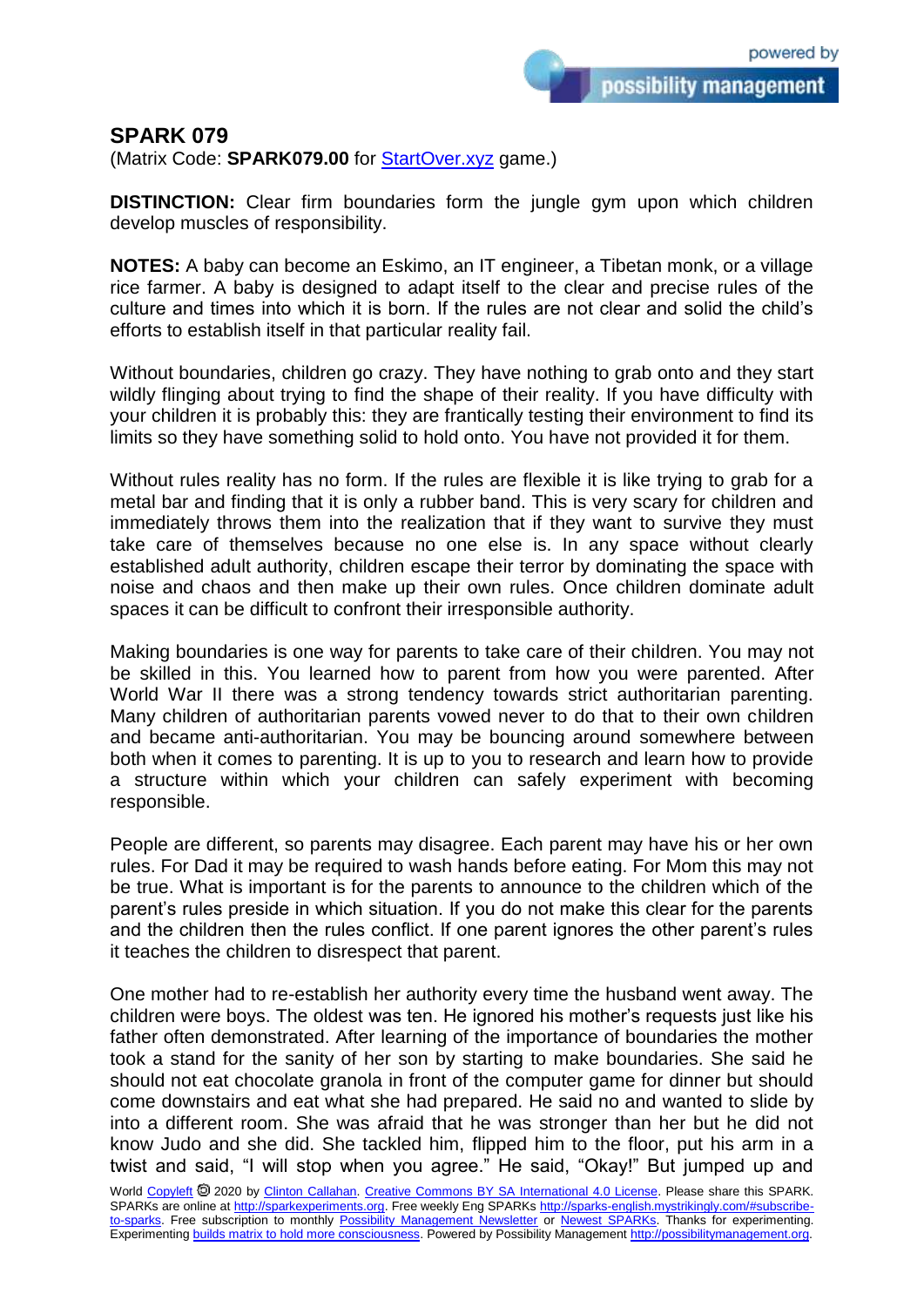called her an asshole while running into his room and slamming the door. She remained unhooked. In about half an hour he came downstairs, wordlessly ate his mother's dinner, and slinked back to his room. For two hours the mother fought an inner battle as to whether she had made a mistake and had treated him too roughly. When she finally went to his room to say goodnight her son did something different from his usual aloofness – he hugged her and said, "You are the best Mom in the world." She cried tears of joy as authentic family life suddenly became possible.

Parents may feel guilty when their dear child asks for something and the parent must say no. Instead of saying no the parent might give reasons. Nowadays children are better reason makers than their parents and can win any discussion. The parent squirms, makes excuses, tries distractions, or even says yes when a no is necessary. If the parent's boundary is tested and fails the test, then there is no boundary. This destroys the parent's credibility. The child feels abandoned.

When a no is needed, say no. Reasons are not required. After the boundary is made, whose problem is it? It is no longer your problem. It is the child's problem. Let the child have their problem. Their problem is not your problem. Wrestling with the problem of solid clear boundaries develops responsibility.

## **EXPERIMENTS:**

**SPARK079.01** There is no need for you to keep living in compromise. With children, employees, partners, neighbors, parents, siblings, boss, clients, *and yourself*, practice making boundaries. Start with one a day. Write your boundaries into your *Beep! Book*. Here are some hints.

- a) Trust your instincts. If you feel like making a boundary, make a boundary. Watch to see how it goes. Learn from your mistakes. If a person gets offended at your boundary this is not necessarily a mistake.
- b) Make the boundary at the frontier, not at your castle gates. Use your sensing and your foresight to detect early when a boundary needs to be made. Making boundaries the instant they need to be made is like driving a car. Left, or right? Stop or go? Do not wait until the last moment when you are in a panic. Just make the boundary.
- c) Boundaries originate in the feeling of anger. Anger creates the sensation that a boundary needs to be made. Use the energy of your anger to start making the boundary. This does not mean you must express anger with your voice, face or posture. Just use anger's clarity to make the boundary.
- d) Before you make a boundary or decide "no" ask yourself why? Sometimes we want to say no and make a boundary just to stay comfortable, just so we do not have to learn something new, just to avoid being bothered. Consider whether the boundary is a real boundary or is a matter of your convenience. Ask yourself how much it would serve the other person for you to change your mind? Sometimes change your mind. You may have the habit if being a no. Experiment with being a yes. A yes could be what your child remembers about you for the rest of their lives.
- e) In the case of conflicting realities, only one reality can prevail. When you sense a conflict that could be handled with a boundary, also consider